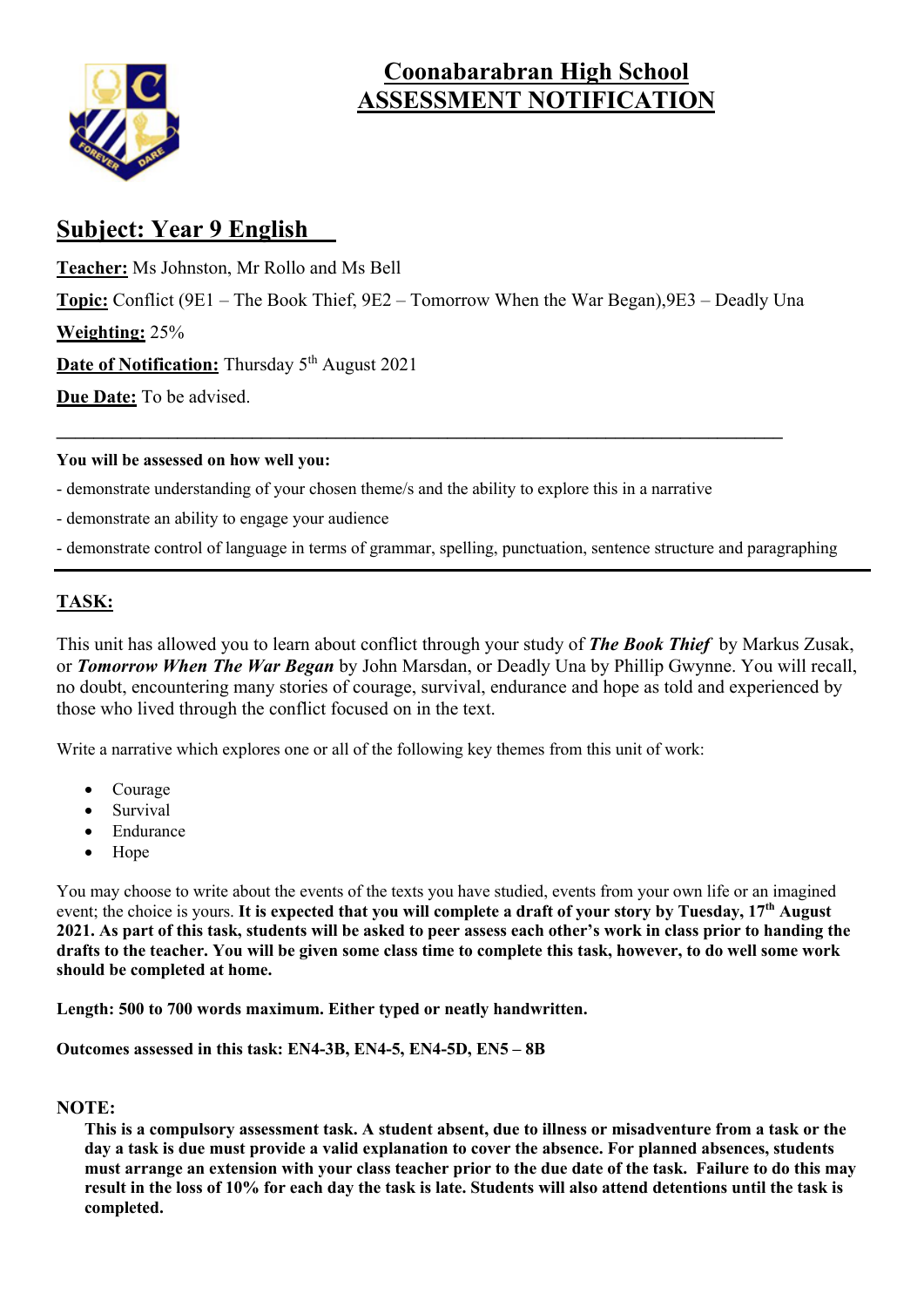#### **Elements of a Short Story**

A short story is much briefer than a novel and it has fewer characters and situations: two named characters and one big event is enough to deal with in a short story.

#### **Characters and how we get to know them:**

- 1. Through the author's physical description
- 2. Their actions
- 3. Their words
- 4. Their inner thoughts
- 5. Through what other characters say and think about them.

**PLOT** – a pattern of events that develops from the interactions between characters i.e. a cause and effect relationship.

- 1. Cause things that make something happen
- 2. Effect what happens because something was done

**Conflicts –** the problems the characters encounter. Their conflicts can be:

- 1. External conflict with others and with nature.
- 2. Internal conflict with themselves.

**Setting** – setting always has two parts: time and place

**Theme –** the meaning behind the events and the characters' actions.

## **Plot Outlines:**

- **1. Exposition or orientation** the background or introductory information that the reader must have in order to understand the story.
- 2. **Rising Action** all the events that take place leading up to the climax. This includes the complication (or the thing that goes wrong)
- 3. **Climax** the turning point. Here the story is turned in a different direction, toward the conclusion, which is the wrapping up of the story.
- 4. **Falling action** the immediate reaction to the climax
- 5. **Denouement or resolution** the conclusion of the plot. Loose ends are tied up.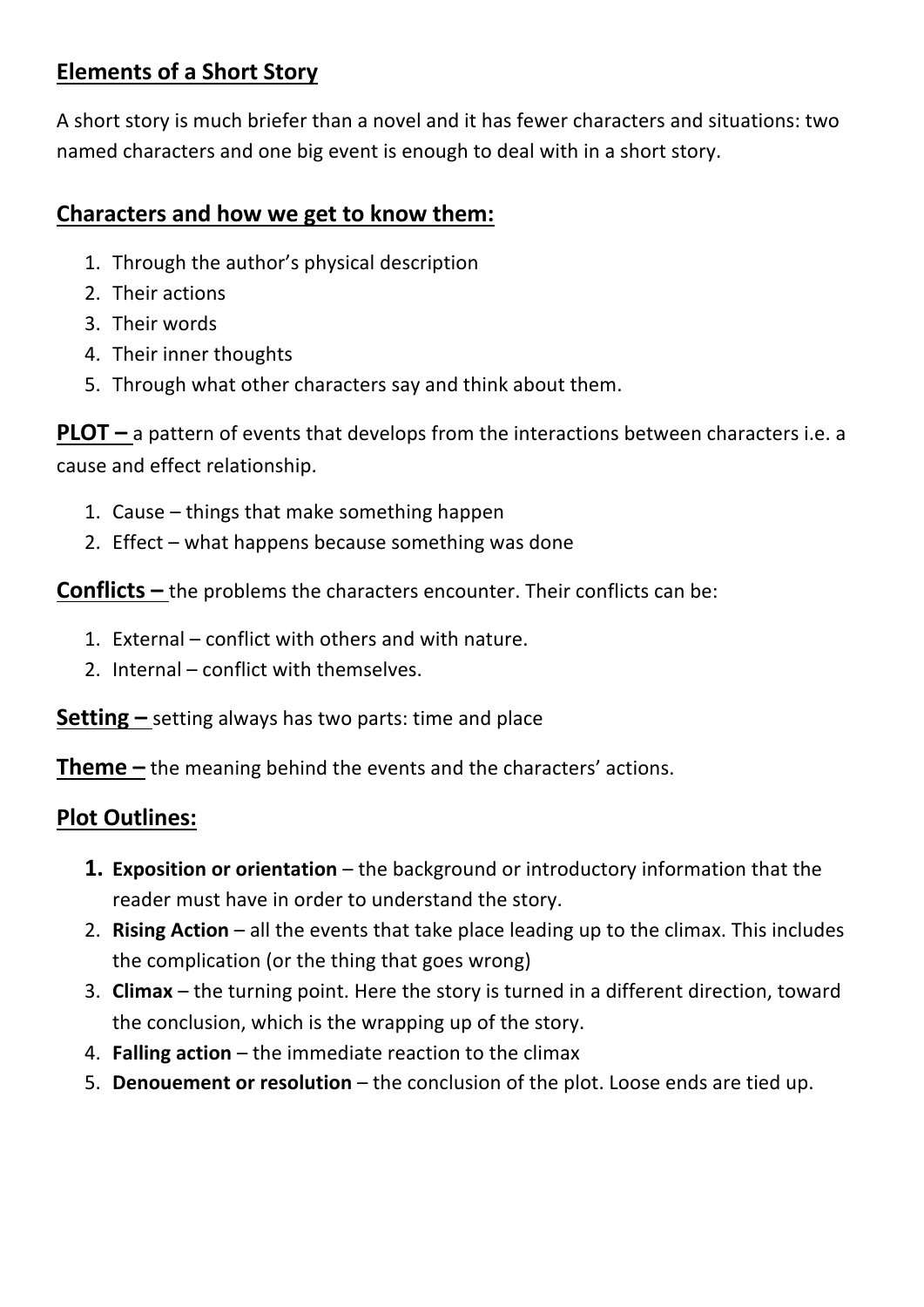#### **Some Punctuation Help**

All the best stories include dialogue as a technique to reveal details about characters and events.

#### **1. Keep Punctuation Inside the Quotation Marks.**

"Hello," said John. "How are you?"

Not like this…

"Hello", said John. 'How are you "?

#### 2. **Start a new paragraph for a new speaker.**

"Hello," said John. "How are you?'

"Can't complain," said Eleanor. "Well, I could, but nobody listens to a word I say."

"I'm just on my way to the coffee shop. Want to join me?'

"I'd love to John, but I'm already late."

#### 3. **Use Quotation Marks According to Taste**

You can choose to use either double or single quotation marks – so says the NAPLAN writing guide.

#### 4. **Uses Dashes and Ellipses Correctly**

Use ellipses to indicate a character's words trailing off. Like this…

"The reason I wanted to talk to you, Frank, is to ask you…?"

You should do that if the speaking character was distracted or forgot what they wanted to say.

But if they were cut off use a dash…

"The reason I wanted to talk to you, Frank, is to ask you -"

"Yeah, well I don't want to talk to you."

## **The Editing Process**

As you are writing, it is a good idea to edit as you go. Always have a dictionary/thesaurus near you to assist with spelling and better words. When you have finished your first draft, try this strategy before presenting your draft toa peer for feedback. When you have your peer feedback and have made changes, present it to your classroom teacher for feedback

## **The RID Editing Strategy**

**R**eplace words, phrases and sentences with more effective ones. **I**nsert extra words, phrases and sentences **D**elete ineffective words and phrases and sentences